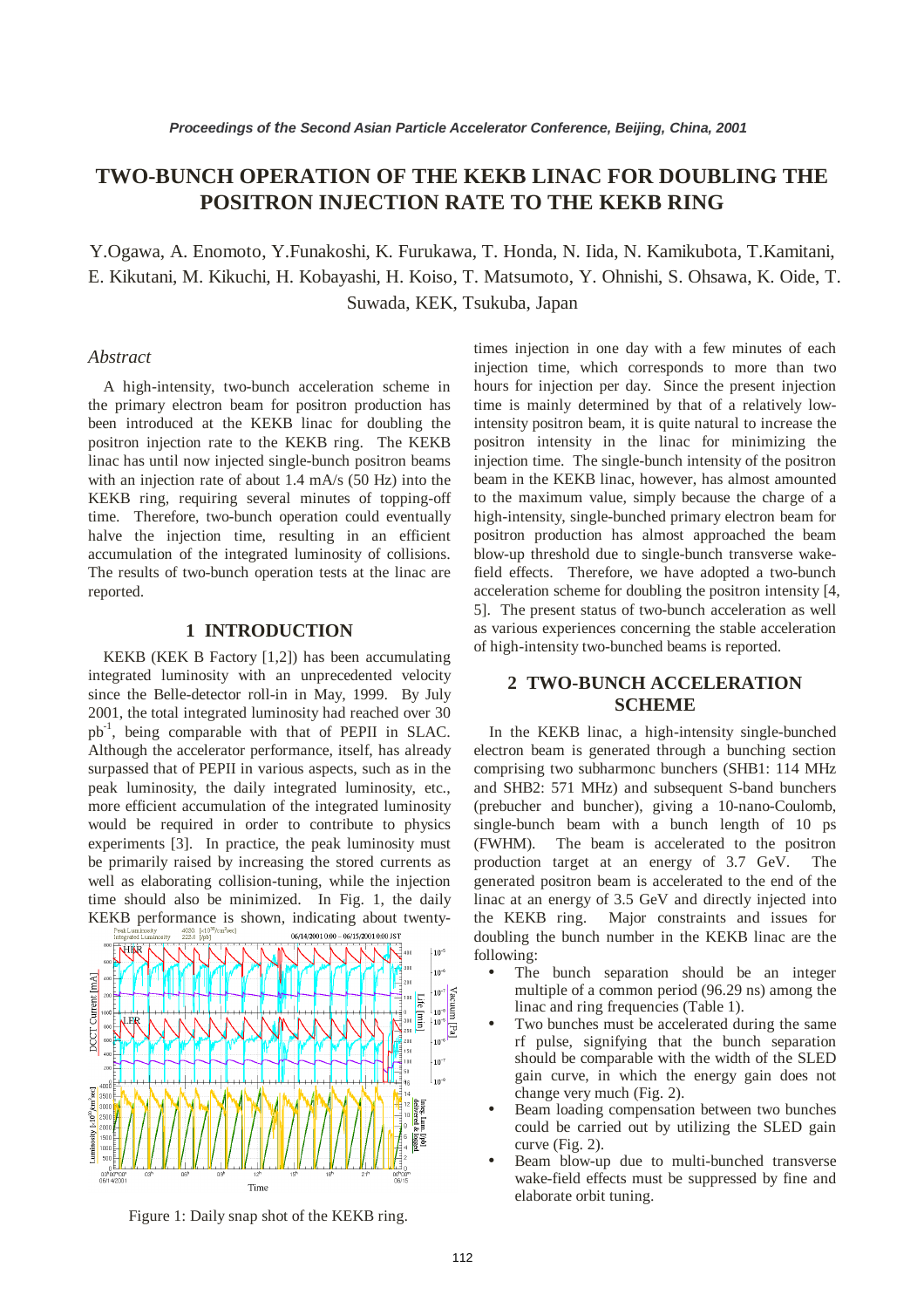|                  | Multiple | Frequency | Period |
|------------------|----------|-----------|--------|
|                  |          | [MHz]     | [ns]   |
| Common           |          | 10.385454 | 96.289 |
| Frequency        |          |           |        |
| SH <sub>B1</sub> | 11       | 114.240   | 8.754  |
| SH <sub>B2</sub> | $5*11$   | 571.200   | 1.751  |
| Linac            | $5*5*11$ | 2856.000  | 0.350  |
| Ring             | $7*7$    | 508.887   | 1.965  |

Table 1: Various frequency relations.



Figure 2: SLED gain curve.

The first constraint comes from complex relations among the linac and ring frequencies (Table 1), giving the most severe requirement regarding the bunch separation in the linac. Taking account of the second constraint as well, the bunch separation is uniquely determined to be 96.29 ns, corresponding to just the common period. Figure 3 shows a block diagram of twobunch generation and acceleration.

Several issues concerning the bucket selection system for the injection of two-bunch beams into the KEKB ring with this bunch separation are described elsewhere [6].



Figure 3: Two-bunch acceleration scheme.

## **3 ACCELERATION OF A HIGH-INTENSITY, TWO-BUNCHED ELECTRON BEAM**

### *3.1 Two-Bunch Generation*

Two high-voltage pulses with a time interval of 96.29 ns are produced by combining the outputs of two independent grid pulsers with a pulse width of about 1 - 2 ns each, in which both the amplitude and pulse timing are adjustable. They are applied to an electron gun with an acceleration voltage of 200 kV, and immediately fed into two SHBs and an S-band bunching section, generating a high-intensity two-bunched beam with a charge of 10 nano Coulomb and a bunch length of 10 ps (FWHM), respectively. The main concern in the highintensity, two-bunch generation is how to accommodate both pulses with the same bunching conditions by adjusting the pulse height and the relative time delay of the grid pulsers:

- The S-band pre-buncher and buncher comprise travelling-type accelerator sections with rf-filling times of 8 ns and 48 ns, respectively, which are quite short compared with the bunch separation of 96.29 ns. This means that there is no beamloading effect due to multi-bunch longitudinal wake-fields. Single-bunch longitudinal wake-field effects, however, could cause an energy difference between two bunches unless the intensities of the two pulses are the same. Therefore, we must assure the same bunching conditions for two bunches by equalizing both charges.
- Vary the relative time delay of two pulses and acquire an optimum value so that the energies of two bunches at the exit of the buncher are equalized with each other. The energy is measured by utilizing beam-position monitors and steering magnets (Fig. 4).

The observations of the bunch profiles at the exit of the bunching section showed that the bunch profiles for the two bunches are almost identical, confirming the above tuning procedures.